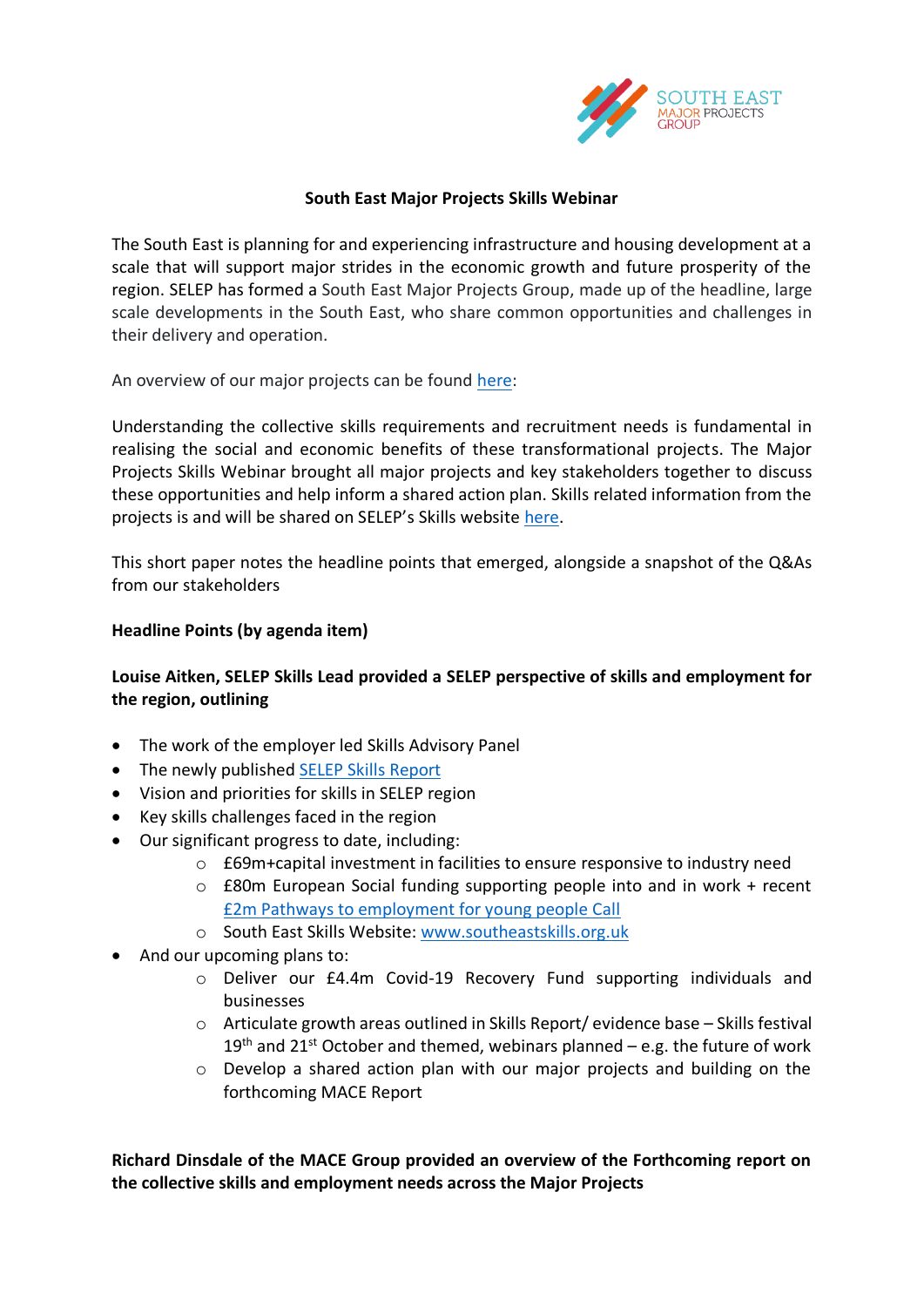

This reported was commissioned by SELEP to inform the Skills Advisory Panel Evidence Base to:

- 1) Understand what the major projects are in the SE region
- 2) Understand the current workforce picture & demographics of the region
- 3) Understand the required future workforce requirements
- 4) Undertake gap analysis research of the required trained workforce
- 5) Develop a series of recommendations needed in order to develop a trained and sustainable workforce in order to meet the project requirements

This specialised research includes:

- A skills demand modelling methodology which includes a review of major projects to assess their value, delivery timescales for pre- construction/construction/operation, skill sets required at each stage, job number estimates, skills requirements by year and skills matching.
- Skills supply analysis to understand in detail what is needed for the region and by project.
- Research and engagement with educational and training establishments
- Skills supply solution and strategy for each project / sub region

To put the scale of these major projects into perspective, Richard shared some preliminary estimates for total job requirements:

2021/2024: 59,175 2025/2028: 97,210 2029/2038: 67,113 2039 +: 20,405

The final report will be published on the MPG pages of the [SELEP](https://www.southeastlep.com/major-projects-group/) and [Skills websites.](https://www.southeastskills.org.uk/labour-market-information/major-projects-group/)

**An overview of some of the major projects and their forthcoming skills and employment needs were provided by:** 

Bradwell B Ebbsfleet Garden City Freeport East London Resort Lower Thames Crossing

Please select the recording to view these presentations [here.](https://www.southeastskills.org.uk/labour-market-information/major-projects-group/)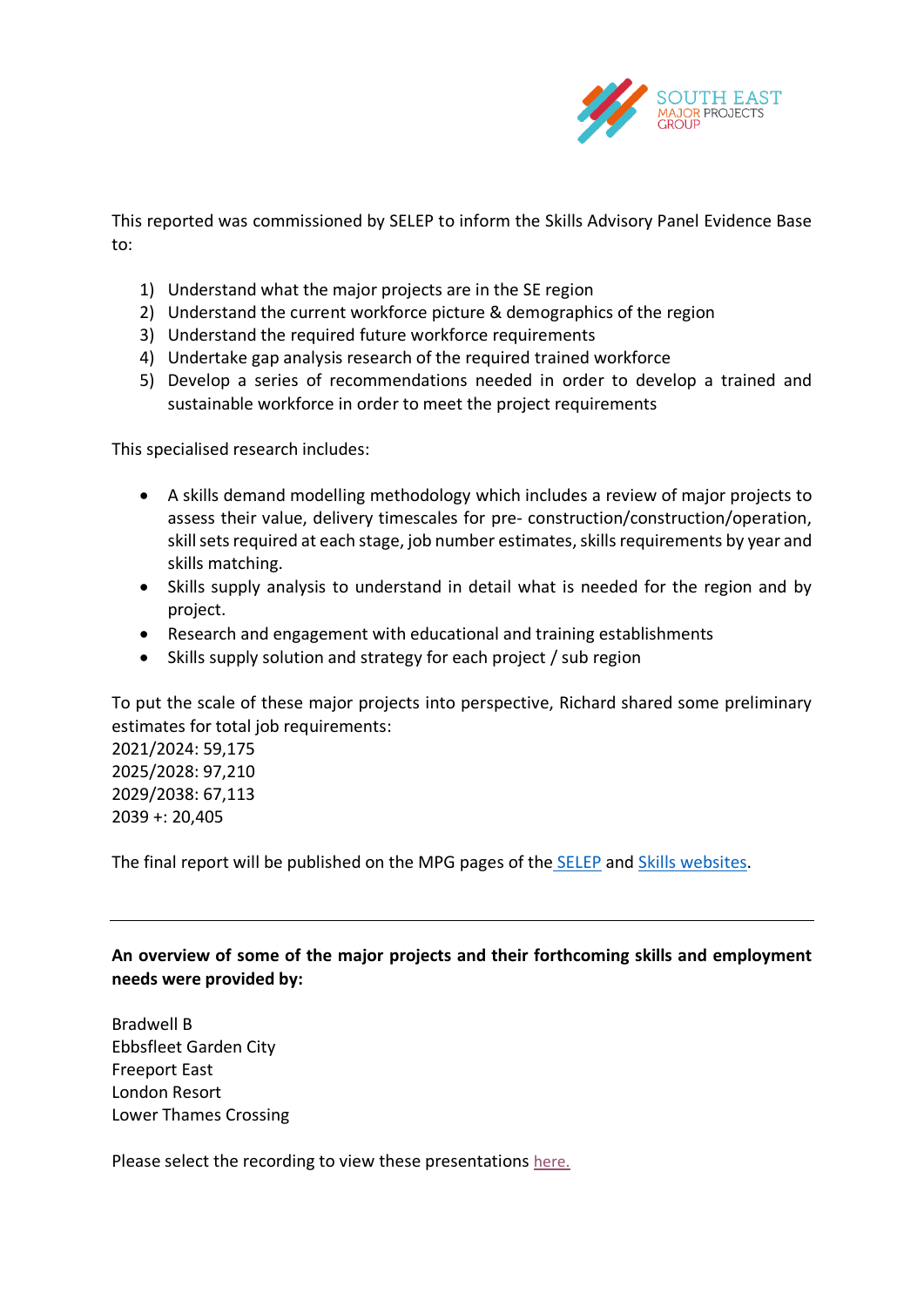

#### **Key Points from the presentations:**

- The scale of opportunities for each is vast but collectively is historically significant.
- Time scales differ greatly between projects and particular skills needs and employment opportunities will adjust over time, via planning, construction and delivery phases.
- With careful scoping, benefits can be shared within and between projects, lessons can be learned and skills shortages can be managed. This is only possible through long term planning and this is why the Major Project Group Skills subgroup is so useful.
- Regeneration, job creation and skills provision are centre to all projects, with many located near to economically deprived areas – a positive economic impact on the local communities from initiation to legacy is key.
- There is an emphasis on encouraging local benefits via supply chains and working collaboratively with SMEs
- As well as the MACE commission referenced above, the major projects have their own evidence-based strategies, outlining their commitments and approach to skills and employment from short to long term.
- Partnership working remains crucial in the success of these projects. For long- and short-term planning, schools, further and higher education links are essential to ensure skills requirements are fulfilled. Partners such as local authorities, DWP, the Careers Enterprise Company, National Careers Service and others will also play a key vital role in resourcing and outlining the particular requirements and opportunities for the local communities.
- The scale of these developments means that local infrastructure will be transformed and creating modern and sustainable methods of transportation to facilitate both construction and operation is essential.
- From the perspective of garden communities, these projects are not just about mass construction and house building. They are creating communities and neighbourhoods with individual identities - incorporating education, health, employment and community facilities.

# **Further scheme headlines from the Hoo Peninsular & Public Health England (not covered at this session)**

### **Hoo Peninsular: Medway**

- Medway Council has secured £170 million from the Housing Infrastructure Fund (HIF) to invest in improving transport and environmental infrastructure on the Hoo Peninsula in the next few years.
- HIF is focused on significantly improving the Hoo Peninsula's transport connections and the environmental infrastructure and having them all delivered and in use by 2024.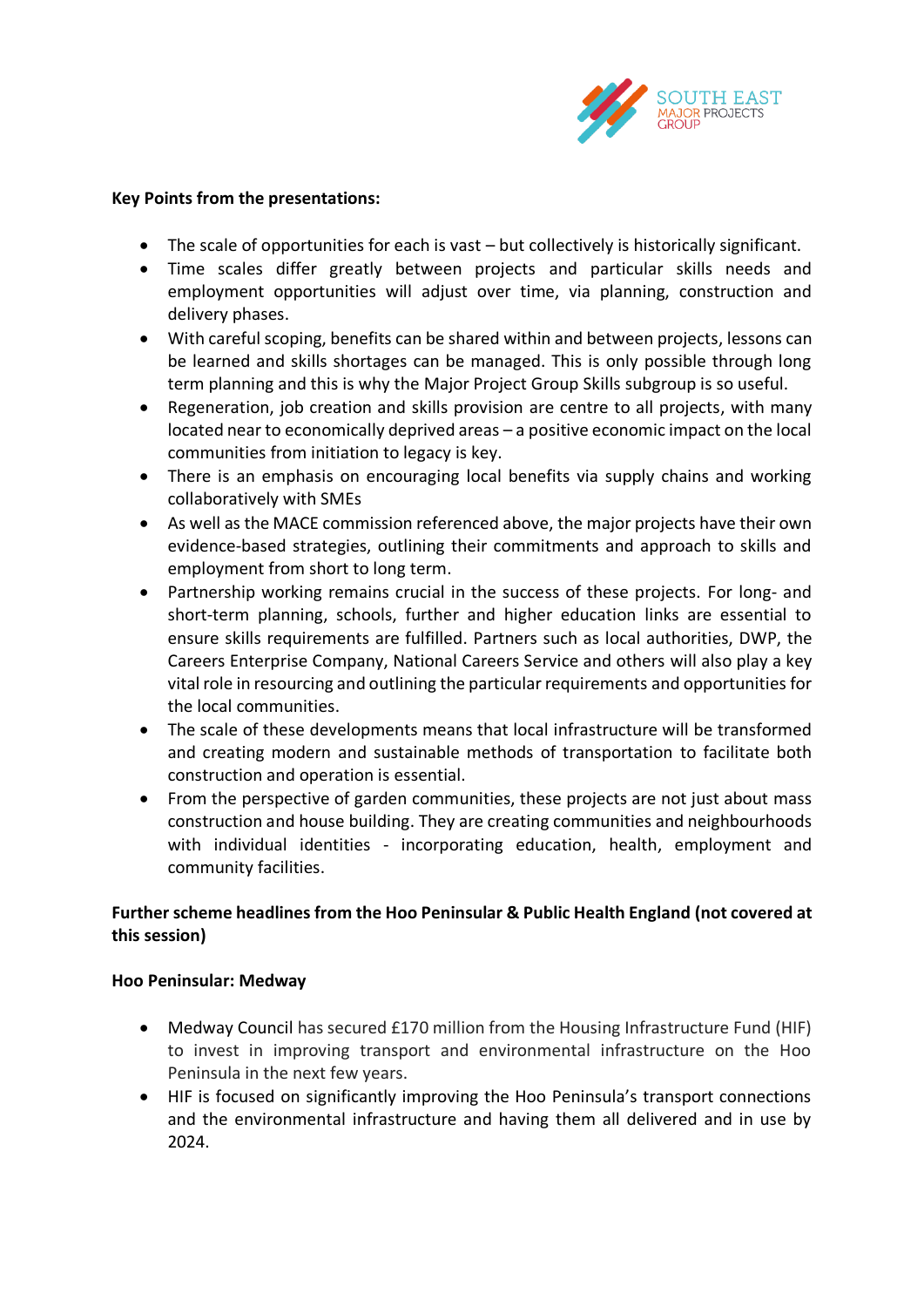

- This funding package supports the delivery of the essential infrastructure proposals which will enable emerging proposals for 10,600 homes to come forward
- Significant investment will have been made to create a network of wildlife-rich open spaces. All with extensive walking and cycling routes, new habitats and a green 'living bridge' over the Peninsula Way and new wetlands by the estuary
- To be kept informed and updated on the project sign up to: [https://public.govdelivery.com/accounts/UKMEDWAY/subscriber/new?topic\\_id=UK](https://public.govdelivery.com/accounts/UKMEDWAY/subscriber/new?topic_id=UKMEDWAY_182) [MEDWAY\\_182](https://public.govdelivery.com/accounts/UKMEDWAY/subscriber/new?topic_id=UKMEDWAY_182) or visi[t https://www.medway.gov.uk/futurehoo](https://www.medway.gov.uk/futurehoo)

## **Public Health England: Harlow**

- Public Health England's science campus and headquarters will ultimately see up to 2,750 staff based at the site by 2031, following a phased opening from 2025.
- Scientists and technicians will be the largest group of staff working at PHE Harlow but we will also need people with a wide range of other skills ranging from: Finance, human resources (HR), communications, marketing, security, maintenance, catering, administration
- Conversations have begun to help develop their future workforce. Links have been established with local schools, colleges and universities to consider training opportunities and apprenticeships.
- Further information at [https://www.gov.uk/government/publications/phe-harlow](https://www.gov.uk/government/publications/phe-harlow-science-hub-proposals)[science-hub-proposals](https://www.gov.uk/government/publications/phe-harlow-science-hub-proposals)
- A video is also available to [view here.](https://www.youtube.com/watch?v=8JNI8wxh7f8&feature=youtu.be)

SELEP is keen to provide more virtual sessions with Major Projects and will roll these out over the coming year, focusing on particular aspects of skills and employment. **Hoo Peninsular, Thames Freeport and Public Health England will be covered more fully at a future session.** 

### **Panel Question and Answer session**

### **Can you outline the main challenges & opportunities by project?**

*Bradwell B – Opportunities are huge for Essex and the region and there is a chance to learn from other nuclear projects. Vast and diverse skills requirements but these must be realised locally. The challenge is timing and setting a pipeline as to when these skills are needed.*

*Ebbsfleet Garden City - local residents being given the opportunities for jobs is a prime focus as is building aspirations of young people. There is a challenge in the perception of construction, but the project presents significant opportunities for professional services as well as traditional skills associated and they are keen to create awareness for all the different roles available.*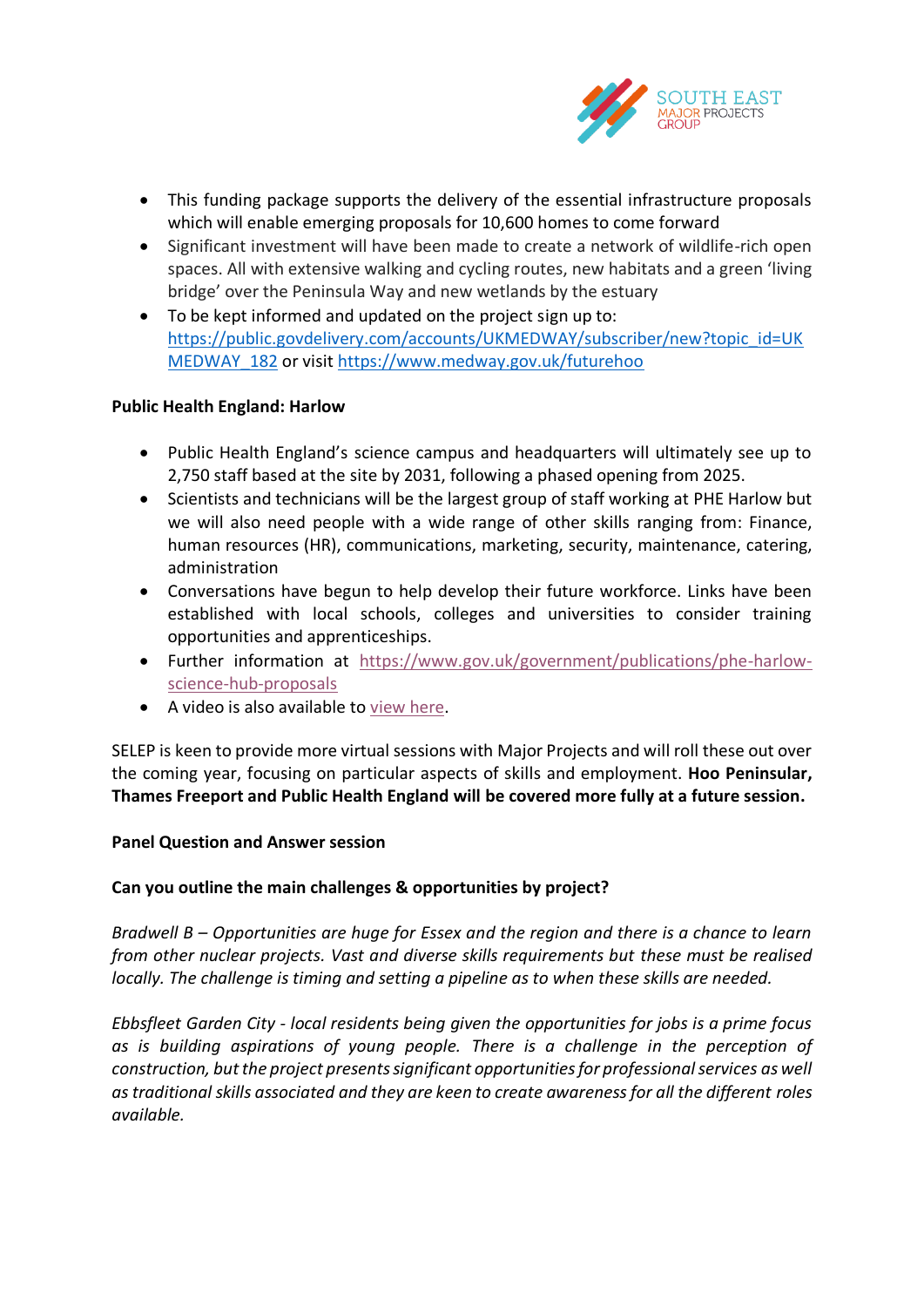

*For Freeport East, creating aspirations and training within areas of deprivation is a challenge and the broad range of skills needed and scope for new technologies presents significant opportunities, some of which may not be realised yet.*

*London Resort noted their focus on their operational phase. They will provide long term opportunities for careers in hospitality and can provide a leading culture of best practice. Challenge wise, they aim to break down the perceptions of careers in hospitality to demonstrate the great deal of prospects.* 

*The Lower Thames Crossing stated that challenges short term includes a loss of confidence re Covid-19 for businesses. Longer term, upskilling initiatives to maximise local opportunities will also be a challenge and they will need to support existing provisions to minimise potential skills gaps. If they are granted to build, timing will enable them to prepare a pipeline, engage with SME directories or provide training / upskilling locally.*

*Richard Dinsdale of MACE noted that their report will be completed in a few weeks. He observed that alongside the discussions today, the focus and commitment for net zero in the UK will have an impact on everything and we must be ready to embrace this overarching change.* 

### **Key questions & Answers noted in Zoom Q&A facility**

### **What is classed as local for jobs (question for Bradwell B)**

*Local is essentially those who will work on the project with a daily commute. We use a modelling boundary of 90 minutes, but the majority of people would come from much nearer to the site on the Dengie in reality. We'll be working to help ensure local people and businesses are best placed to maximise the opportunities*.

**Anecdotally, schemes like Hinckley have pulled workforce from all over the country (and indeed internationally). At one level, major projects - depending on phasing - provide almost guaranteed work for some professionals for years to come. But how many new opportunities will they provide for a more locally-based workforce rather than simply transfer Hinckley workforce to Bradwell, for instance? (question for Bradwell B)** 

*To date we've identified about 3000 of the 9000 direct roles at peak construction at BRB would be from the local area. At HPC it's a similar story with 36% of roles to date going to local people. Ultimately, it's much more sustainable for the project to have a significant proportion of local people on the project - hence development of skills locally will be key to ensure people have the chance to take the opportunity. The project will work together with partners to take a direct role in delivering this.*